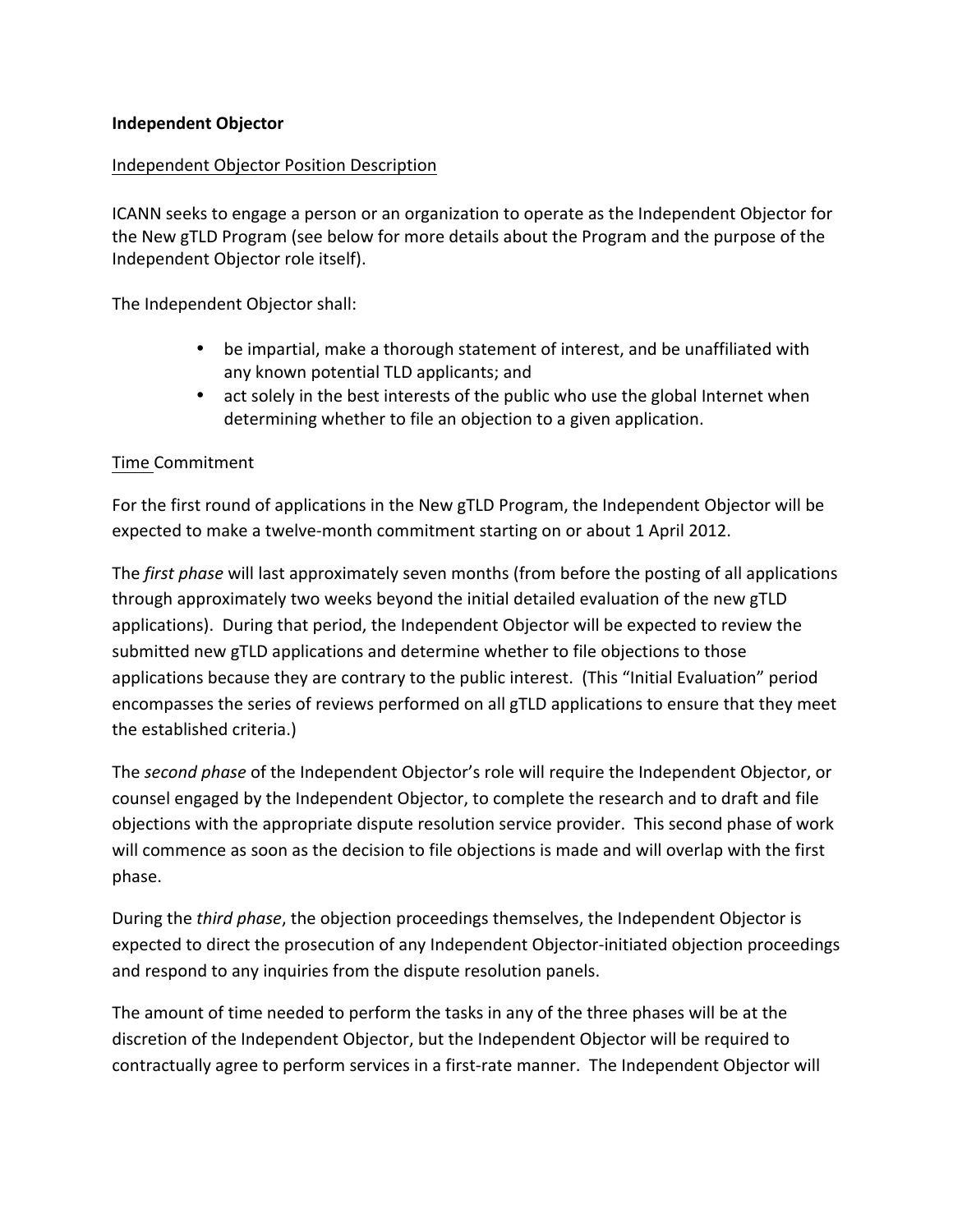also be required to publicly report the Independent Objector's activities and time spent on those various activities.

# Required or Highly Preferred Skills

- Detailed analytical and judgment skills required to accurately identify those (and only those) TLD strings that would be in conflict with the public interest, as set forth in Community and Limited Public Interest objection standards.
- Demonstrated ability to show impartiality in decision-making.
- Ability to objectively review and analyze comments suggesting that objections be filed, and ensure that such comments are fully and objectively considered when making decisions
- Excellent problem-solving skills.
- Ability to gather information, perform a comprehensive analysis, and provide an expert opinion.
- Ability to research and develop factually supported arguments against a particular new gTLD Application, or the ability to manage outside counsel in doing so.
- Strong communication skills, including an ability to communicate effectively with individuals from various backgrounds and cultures.
- Demonstrated awareness of how decisions impact the applicant, the public and Internet.
- Extensive understanding of dispute resolution processes.
- Understanding how national laws, rules and regulations can/should affect a global resource, particularly in relation to the topics for which the Independent Objector has standing to file objections.

# Required or Highly Preferred Experience

- Familiarity with the Internet and ICANN's role, as well as some understanding of the New gTLD Program's Objection and Dispute Resolution Procedures.
- Extensive experience working with multinational organizations.
- Awareness and understanding of a variety of cultures.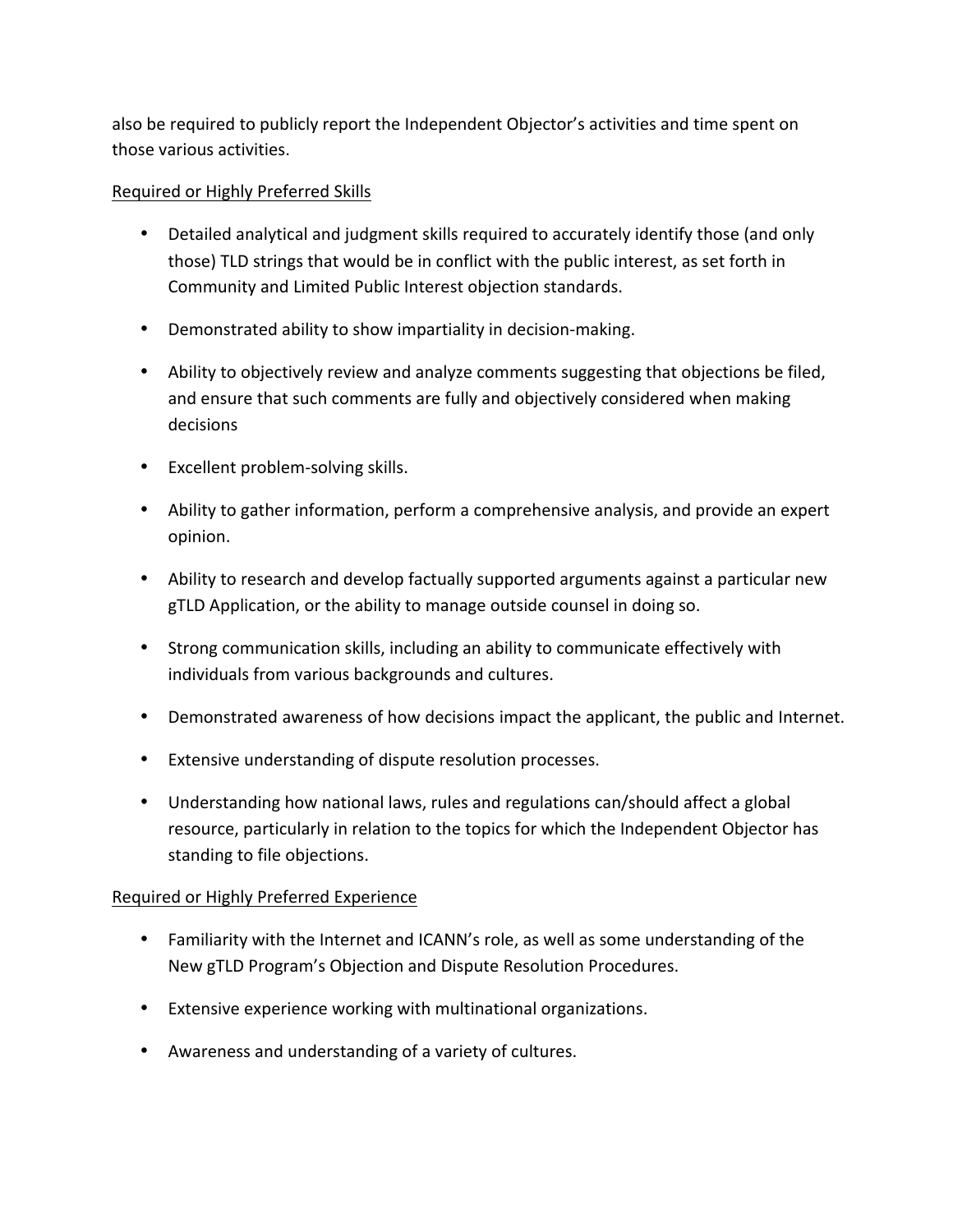- Proven ability to communicate complex and often controversial information, concepts, and positions, both verbally and in writing, to internal and external international audiences.
- Ability to convene appropriate global, highly qualified, non-conflicted legal counsel to file objections and participate in dispute resolution proceedings, and to work collaboratively with counsel to manage the objection through the dispute resolution process.
- Fluency in English and at least one other major language required.
- Experience working with non-profit organizations.

# Contract, Fees, Budget, Logistics

The Independent Objector will be engaged through a contract with ICANN. The Independent Objector will be compensated fairly. Presently, it is planned that any party serving as the Independent Objector will be limited to serving for a maximum of three rounds, which will probably occur over a period of several years. At the conclusion of each round, and if the Independent Objector is interested in continuing in that role, ICANN will conduct an evaluation to determine whether to contract with the Independent Objector for another round.

In addition to the base fee referenced above, the Independent Objector will have a dedicated budget to cover the necessary cost of the objection proceedings, including filing fees and panel fees as required. In addition, the Independent Objector may choose to use a portion of the dedicated budget for administrative assistance as needed. The Independent Objector will be responsible for establishing a transparent reporting process on the use of funds.

The Independent Objector shall be an independent decision maker in determining which applications merit objection. In order to promote the independence of the Independent Objector, ICANN will not provide the Independent Objector with a place to work, so it is anticipated that the Independent Objector will provide its own offices and equipment for the performance of the Independent Objector function. There will be some reporting requirements to ICANN, as well as the public, which will be specified in the contract with ICANN.

Some travel may be required, including for training with respect to the New gTLD Program.

# Background and Overview of the New gTLD Program and the Role of the Independent Objector

ICANN is a not-for-profit, multi-stakeholder organization dedicated to coordinating the Internet's addressing system. One of its foundational principles has been to promote competition in the domain name marketplace while ensuring Internet security and stability.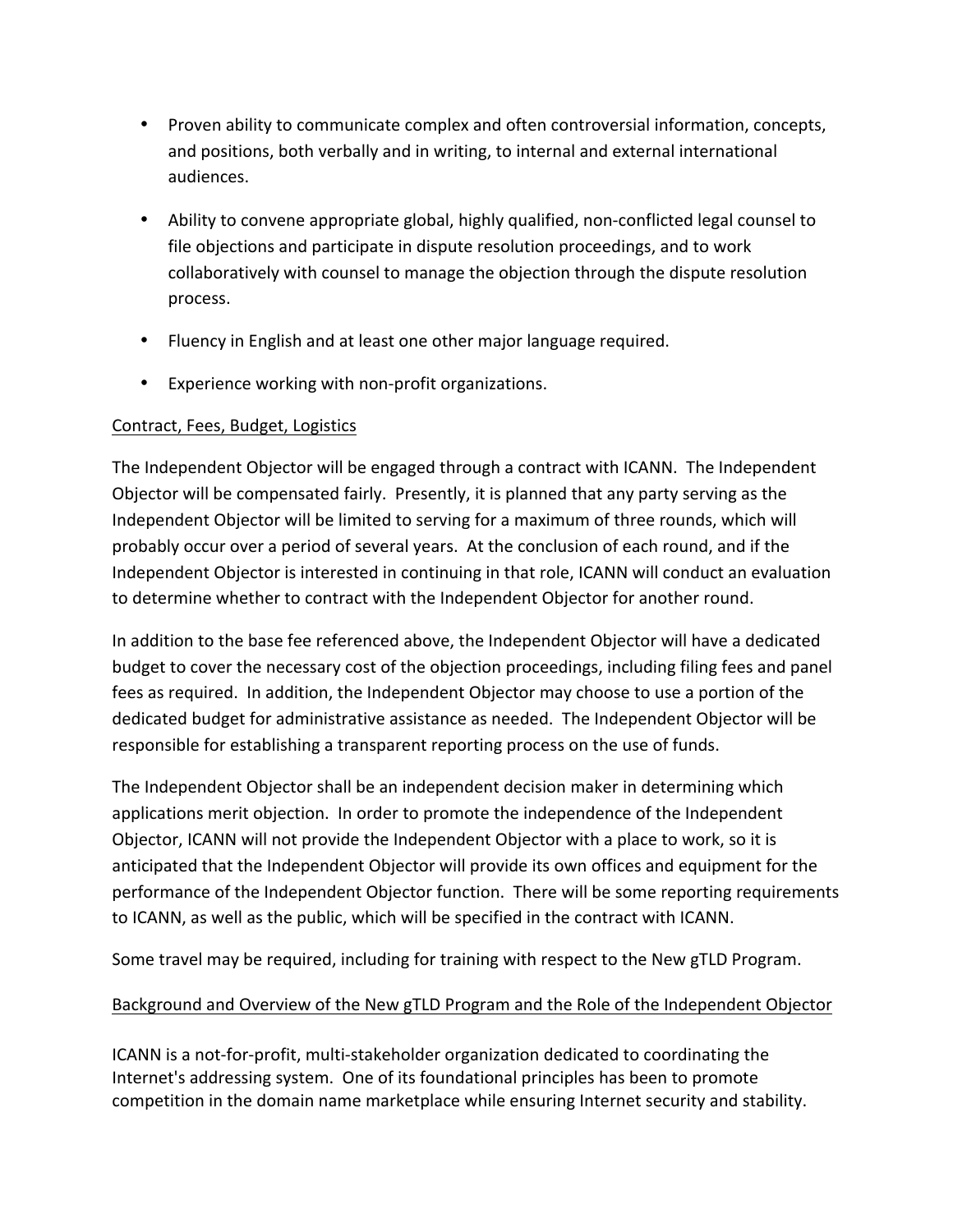Following these principles, one of ICANN's key policy making bodies, the Generic Names Supporting Organization (GNSO), developed a policy for the introduction of new generic Top Level Domains (gTLDs). GTLDs is the technical term for the suffixes – extensions such as dotcom, dot-org, dot-info – which appear at the end of Internet domain names. Such a policy will allow for more innovation and choice in the Internet's addressing system. ICANN adopted the policy in June 2008.

This decision was not made without extensive public discussion and consideration. A detailed and lengthy consultation process with all constituencies of the global Internet community including representation by a wide variety of stakeholders – governments, individuals, civil society, business and intellectual property constituencies, and the technology community, was followed. Contributing to this process were ICANN's Governmental Advisory Committee, At-Large Advisory Committee, Country Code Names Supporting Organization, and Security and Stability Advisory Committee.

ICANN has worked collaboratively with stakeholders to implement the approved policy recommendations. The Board of Directors voted in June 2011 to authorize launch of the New gTLD Program. The application submission period is expected to open on 12 January 2012.

The program implementation details are available in the Applicant Guidebook, designed to guide potential applicants through the new gTLD application and evaluation processes. See http://www.icann.org/en/topics/new-gtlds/rfp-clean-19sep11-en.pdf.

The application evaluation process contains mechanisms to protect certain defined interests and rights by providing a path for parties to file formal objections to applications on certain grounds. A formal objection would trigger a dispute resolution proceeding by an expert panel in the relevant subject area.

One component of the objection process is an Independent Objector or IO. The IO does not act on behalf of any particular persons or entities, but acts solely in the best interests of the public who use the global Internet. In light of this public interest goal, the IO is limited to filing Limited Public Interest and Community-Based objections.

- 1. Limited Public Interest The applied-for gTLD string is contrary to generally accepted legal norms of morality and public order that are recognized under international principles of law.
- 2. Community Objection  $-$  There is substantial opposition to the gTLD application from a significant portion of the community to which the gTLD string may be explicitly or implicitly targeted.

More on these grounds for Objection can be found specifically in Module 3 of the Applicant Guidebook at http://www.icann.org/en/topics/new-gtlds/objection-procedures-clean-19sep11